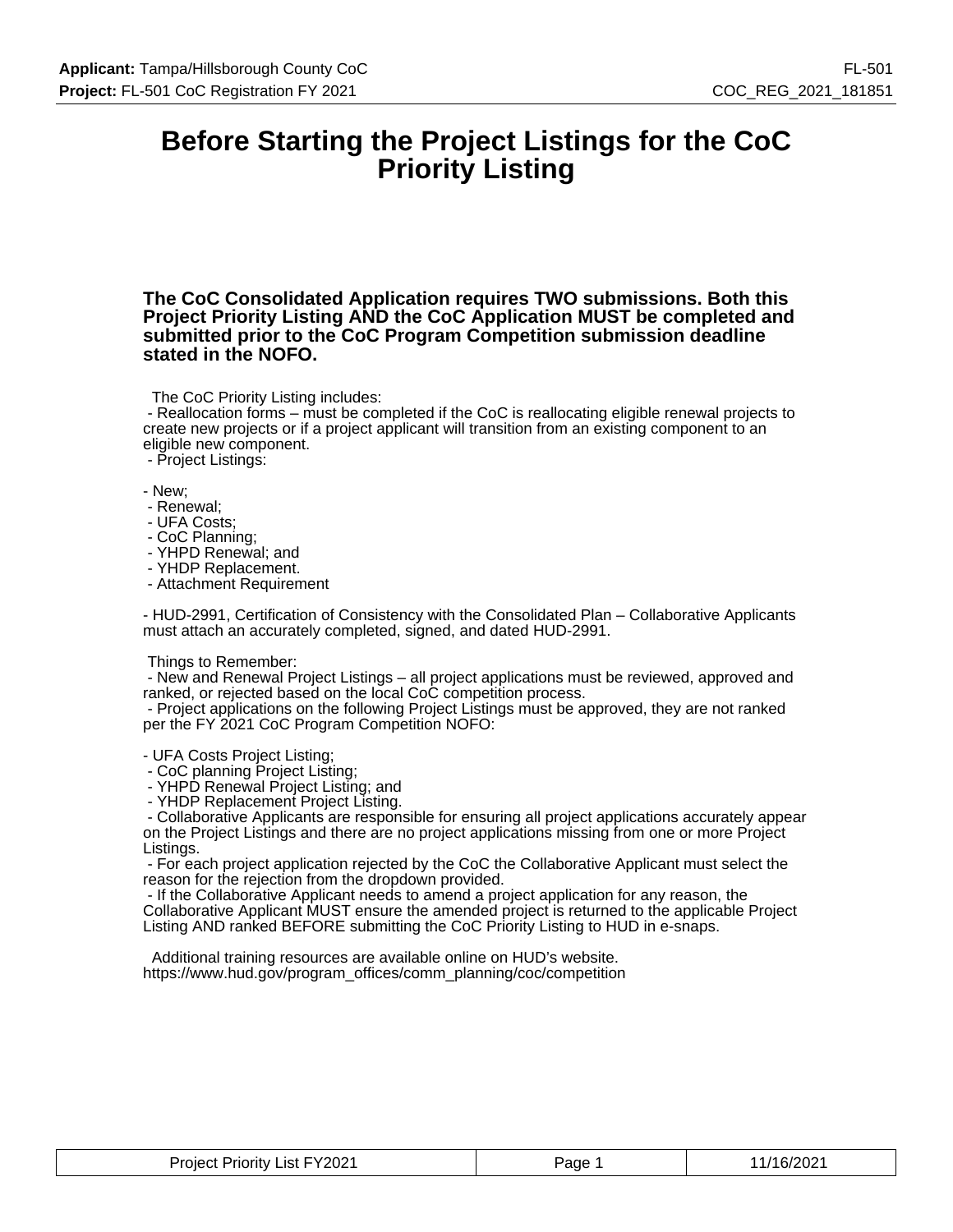## **1A. Continuum of Care (CoC) Identification**

### **Instructions:**

For guidance on completing this form, please reference the FY 2021 CoC Priority Listing Detailed Instructions and FY 2021 CoC Priority Listing Navigational Guide on HUD's website. https://www.hud.gov/program\_offices/comm\_planning/coc/competition.

**Collaborative Applicant Name:** Tampa Hillsborough Homeless Initiative

| <b>Project Priority List FY2021</b> | $\log$ | /16/2021 |
|-------------------------------------|--------|----------|
|-------------------------------------|--------|----------|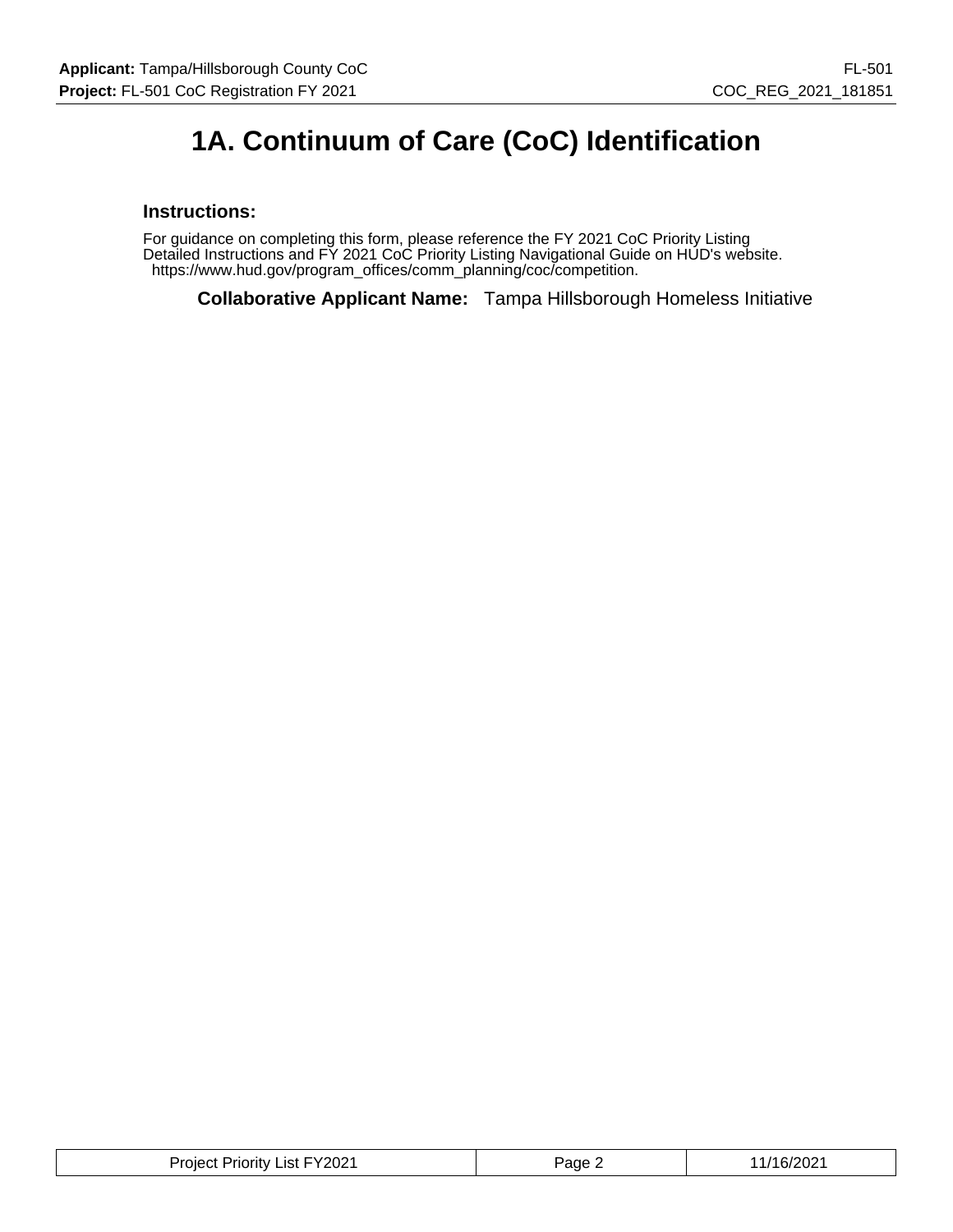# **2. Reallocation**

## **Instructions:**

For guidance on completing this form, please reference the FY 2021 CoC Priority Listing Detailed Instructions and FY 2021 CoC Priority Listing Navigational Guide on HUD's website. https://www.hud.gov/program\_offices/comm\_planning/coc/competition.

**2-1. Is the CoC reallocating funds from one or** No **more eligible renewal grant(s) that will expire in calendar year 2022 into one or more new projects?**

| . FY2021 ،<br>Proiect<br>List F<br>Priority. | Page | $\sim$ 1000 $\sim$<br>™∠∪∠ . |
|----------------------------------------------|------|------------------------------|
|----------------------------------------------|------|------------------------------|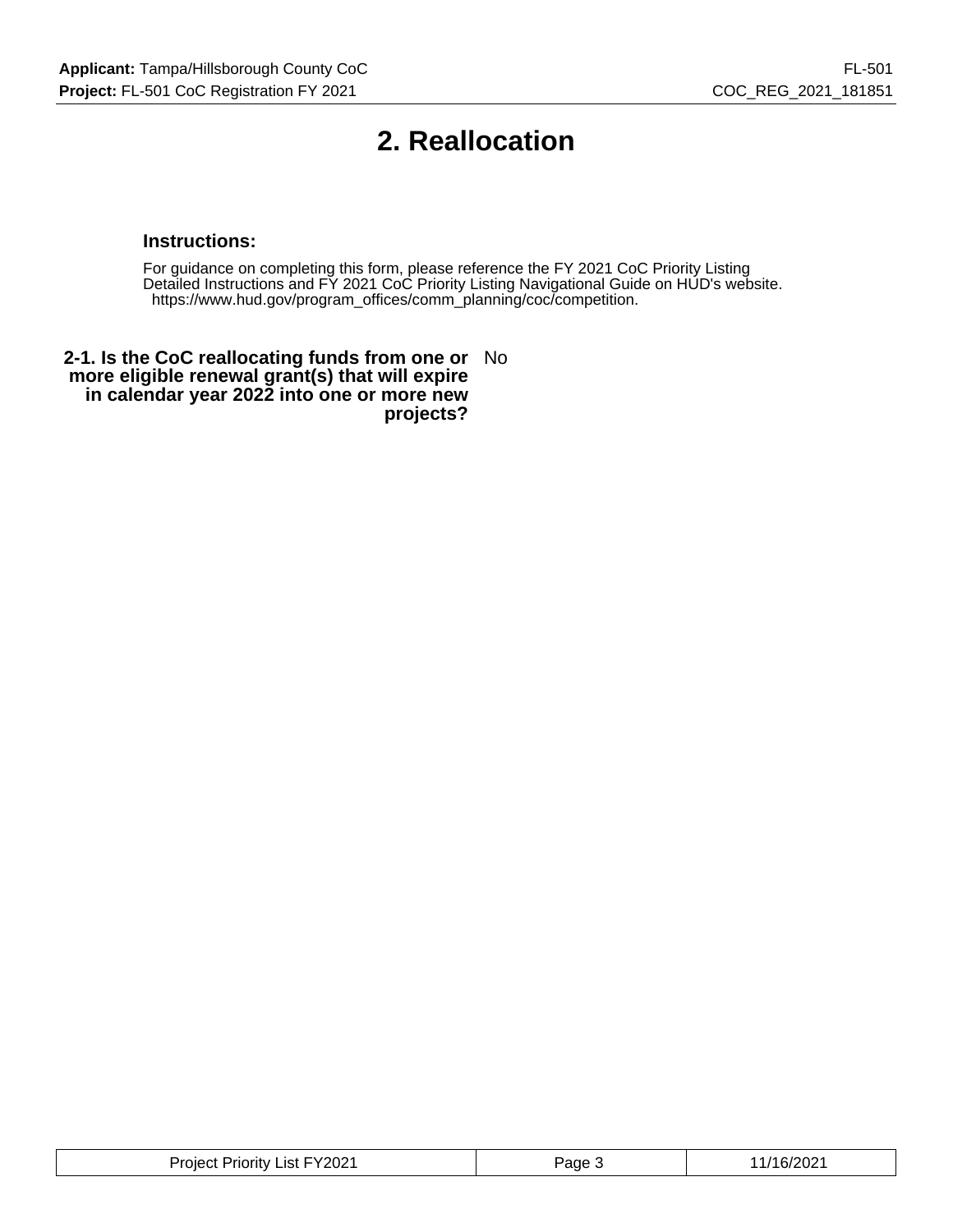# **Continuum of Care (CoC) New Project Listing**

### **Instructions:**

Prior to starting the New Project Listing, review the CoC Priority Listing Detailed Instructions and CoC Priority Listing Navigational Guide available on HUD's website.

 To upload all new project applications submitted to this Project Listing, click the "Update List" button. This process may take a few minutes based upon the number of new projects submitted by project applicant(s) to your CoC in the e-snaps system. You may update each of the Project Listings simultaneously. To review a project on the New Project Listing, click on the magnifying glass next to each project to view project details. To view the actual project application, click on the orange folder. If you identify errors in the project application(s), you can send the application back to the project applicant to make the necessary changes by clicking the amend icon. It is your sole responsibility for ensuring all amended projects are resubmitted, approved and ranked or rejected on this project listing BEFORE submitting the CoC Priority Listing in e-snaps. https://www.hud.gov/program\_offices/comm\_planning/coc/competition.

| <b>Project</b><br><b>Name</b> | <b>Date</b><br><b>Submitte</b><br>d | Comp<br>Type | Applican<br>t Name       | <b>Budget</b><br><b>Amount</b> | Grant<br>Term | Rank            | <b>PH/Reall</b><br><b>OC</b> | <b>PSH/RR</b><br>H | <b>Expansi</b><br><b>on</b> |
|-------------------------------|-------------------------------------|--------------|--------------------------|--------------------------------|---------------|-----------------|------------------------------|--------------------|-----------------------------|
| The<br>Spring of<br>Tam       | $2021 - 11$<br>12<br>12:59          | PH           | Tampa<br>Hillsboro<br>ug | \$452,778                      | 1 Year        | D <sub>13</sub> | <b>DV</b><br><b>Bonus</b>    | <b>RRH</b>         |                             |
| The<br><b>BEACH</b><br>House  | $2021 - 11$<br>12<br>13:59          | PH           | Tampa<br>Hillsboro<br>ug | \$452,863                      | 1 Year        | 14              | <b>PH</b><br><b>Bonus</b>    | <b>PSH</b>         |                             |

## **EX1\_Project\_List\_Status\_field** List Updated Successfully

| Project Priority List FY2021 | Page 4 | 11/16/2021 |
|------------------------------|--------|------------|
|------------------------------|--------|------------|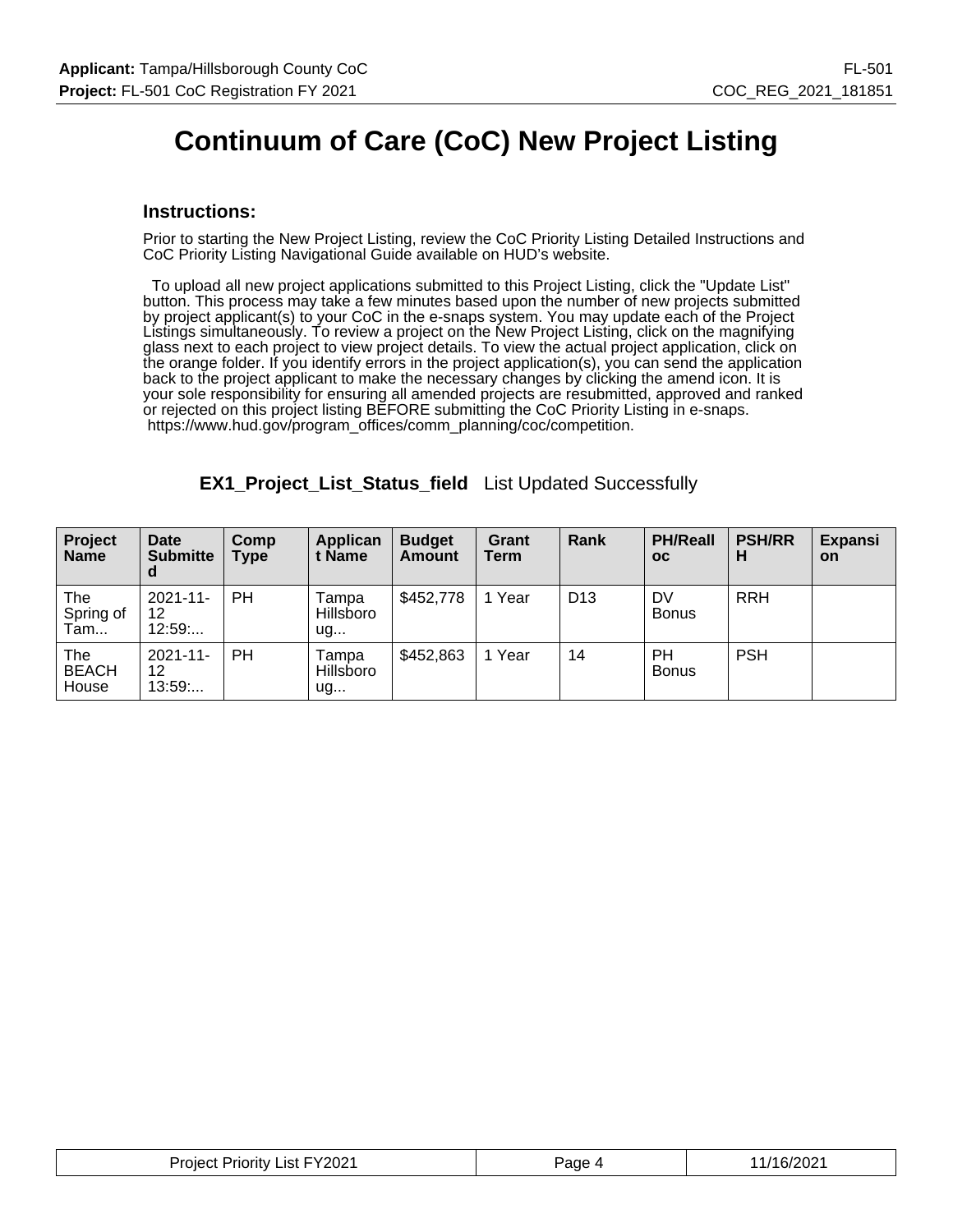# **Continuum of Care (CoC) Renewal Project Listing**

## **Instructions:**

Prior to starting the Renewal Project Listing, review the CoC Priority Listing Detailed Instructions and CoC Priority Listing Navigational Guide available on HUD's website.

 To upload all renewal project applications submitted to this Project Listing, click the ""Update List"" button. This process may take a few minutes based upon the number of renewal projects submitted by project applicant(s) to your CoC in the e-snaps system. You may update each of the Project Listings simultaneously. To review a project on the Renewal Project Listing, click on the magnifying glass next to each project to view project details. To view the actual project application, click on the orange folder. If you identify errors in the project application(s), you can send the application back to the project applicant to make necessary changes by clicking the amend icon. It is your sole responsibility for ensuring all amended projects are resubmitted, approved and ranked or rejected on this project listing BEFORE submitting the CoC Priority Listing in e-snaps.

https://www.hud.gov/program\_offices/comm\_planning/coc/competition.

| The Collaborative Applicant certifies that<br>there is a demonstrated<br>need for all renewal permanent supportive<br>housing and rapid<br>re-housing projects listed on the Renewal<br><b>Project Listing.</b>                                                 | X |
|-----------------------------------------------------------------------------------------------------------------------------------------------------------------------------------------------------------------------------------------------------------------|---|
| The Collaborative Applicant certifies all<br>renewal permanent supportive housing and<br>rapid rehousing projects listed on the<br><b>Renewal Project Listing comply with program</b><br>requirements and appropriate standards of<br>quality and habitability. | X |

**The Collaborative Applicant does not have any renewal permanent supportive housing or rapid re-housing renewal projects.**

| <b>Project</b><br><b>Name</b>                   | <b>Date</b><br><b>Submitt</b><br>ed | Grant<br>Term | <b>Applica</b><br>nt Name    | <b>Budget</b><br><b>Amount</b> | Rank    | <b>PSH/RR</b><br>н | Comp<br><b>Type</b> | <b>Consoli</b><br>dation<br>Type | <b>Expansion</b><br><b>Type</b> |
|-------------------------------------------------|-------------------------------------|---------------|------------------------------|--------------------------------|---------|--------------------|---------------------|----------------------------------|---------------------------------|
| <b>FY21</b><br><b>ACTS</b><br><b>HEART</b><br>F | $2021 - 11$<br>10<br>10:28          | Year          | Agency<br>for<br>Commun<br>. | \$2,072,2<br>72                | $12 \,$ | <b>PSH</b>         | <b>PH</b>           |                                  |                                 |
| Home 3 -<br><b>PHAME</b>                        | $2021 - 11 -$<br>10<br>13:47        | Year          | Tampa<br>Hillsboro<br>ug     | \$1,423,2<br>09                | -5      | <b>PSH</b>         | <b>PH</b>           |                                  |                                 |

| Y2021 <sup>:</sup><br>Proie<br>nority<br>.ıst<br>.<br>the contract of the contract of the contract of the contract of the contract of the contract of the contract of<br>. . | age | יימטריי<br>∕ ורו<br>ືບ∠ |
|------------------------------------------------------------------------------------------------------------------------------------------------------------------------------|-----|-------------------------|
|------------------------------------------------------------------------------------------------------------------------------------------------------------------------------|-----|-------------------------|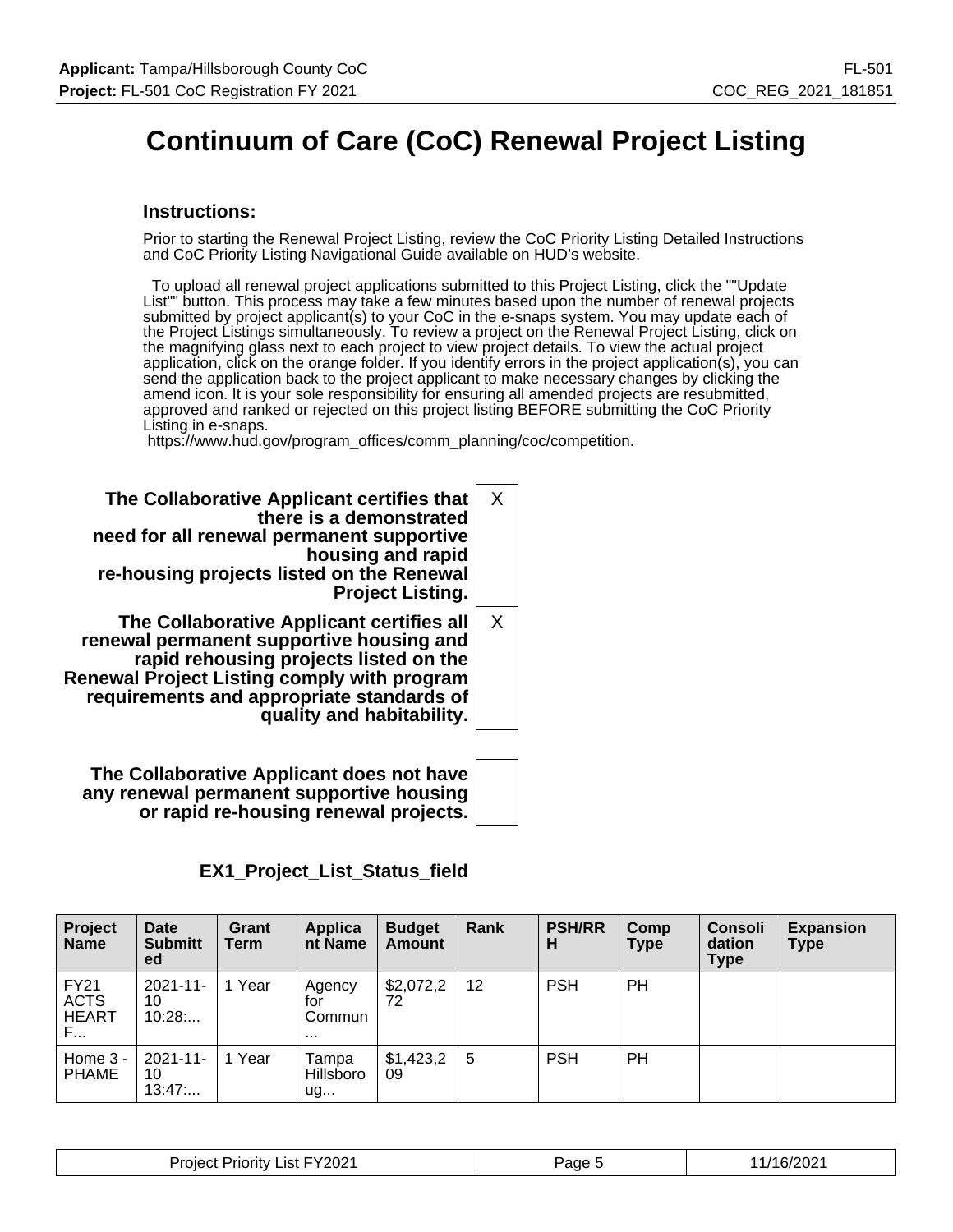| More<br><b>HEART</b>                  | $2021 - 11 -$<br>10<br>14:06  | 1 Year | Tampa<br>Hillsboro<br>ug            | \$479,436       | 11             | <b>PSH</b> | PH          |           |  |
|---------------------------------------|-------------------------------|--------|-------------------------------------|-----------------|----------------|------------|-------------|-----------|--|
| <b>FY21</b><br><b>ACTS</b><br>Hillsbo | $2021 - 11 -$<br>10<br>10:32  | 1 Year | Agency<br>for<br>Commun<br>$\cdots$ | \$142,243       | 10             | <b>PSH</b> | PH          |           |  |
| <b>TRA</b><br>Collabor<br>ative       | $2021 - 11 -$<br>10<br>10:38  | 1 Year | Housing<br>Authority<br>$\cdots$    | \$394,740       | 3              | <b>PSH</b> | PH          |           |  |
| <b>TRA</b><br>Collabor<br>ative       | $2021 - 11 -$<br>09<br>15:48  | 1 Year | Housing<br>Authority<br>$\cdots$    | \$215,285       | $\overline{4}$ | <b>PSH</b> | <b>PH</b>   |           |  |
| <b>UNITY</b><br>Informati<br>on       | $2021 - 11 -$<br>10<br>12:44  | 1 Year | Tampa<br>Hillsboro<br>ug            | \$238,843       | $\mathbf{1}$   |            | <b>HMIS</b> |           |  |
| Hillsboro<br>ugh<br>Path              | $2021 - 11 -$<br>10<br>15:30: | 1 Year | Tampa<br>Hillsboro<br>ug            | \$275,991       | C <sub>9</sub> | <b>RRH</b> | PH          | Survivor  |  |
| Hillsboro<br>ugh<br>Path              | $2021 - 11 -$<br>10<br>15:31  | 1 Year | Tampa<br>Hillsboro<br>ug            | \$103,605       | C7             | <b>RRH</b> | PH          | Individua |  |
| A Path<br>for<br>Families             | $2021 - 11 -$<br>10<br>15:28  | 1 Year | Tampa<br>Hillsboro<br>ug            | \$393,550       | 8              | <b>RRH</b> | PH          |           |  |
| Pathway<br>s Rapid<br>Re              | $2021 - 11 -$<br>10<br>15:25  | 1 Year | Catholic<br>Charitie                | \$1,157,4<br>81 | $6\phantom{1}$ | <b>RRH</b> | PH          |           |  |
| Tampa-<br>Hillsboro<br>ug             | $2021 - 11 -$<br>10<br>15:50: | 1 Year | Tampa<br>Hillsboro<br>ug            | \$78,160        | $\overline{2}$ |            | SSO         |           |  |

| <sup>=</sup> Y2021<br>Proiect<br>.ist<br>Priority | Page | $16/20$ $\epsilon$ . |
|---------------------------------------------------|------|----------------------|
|---------------------------------------------------|------|----------------------|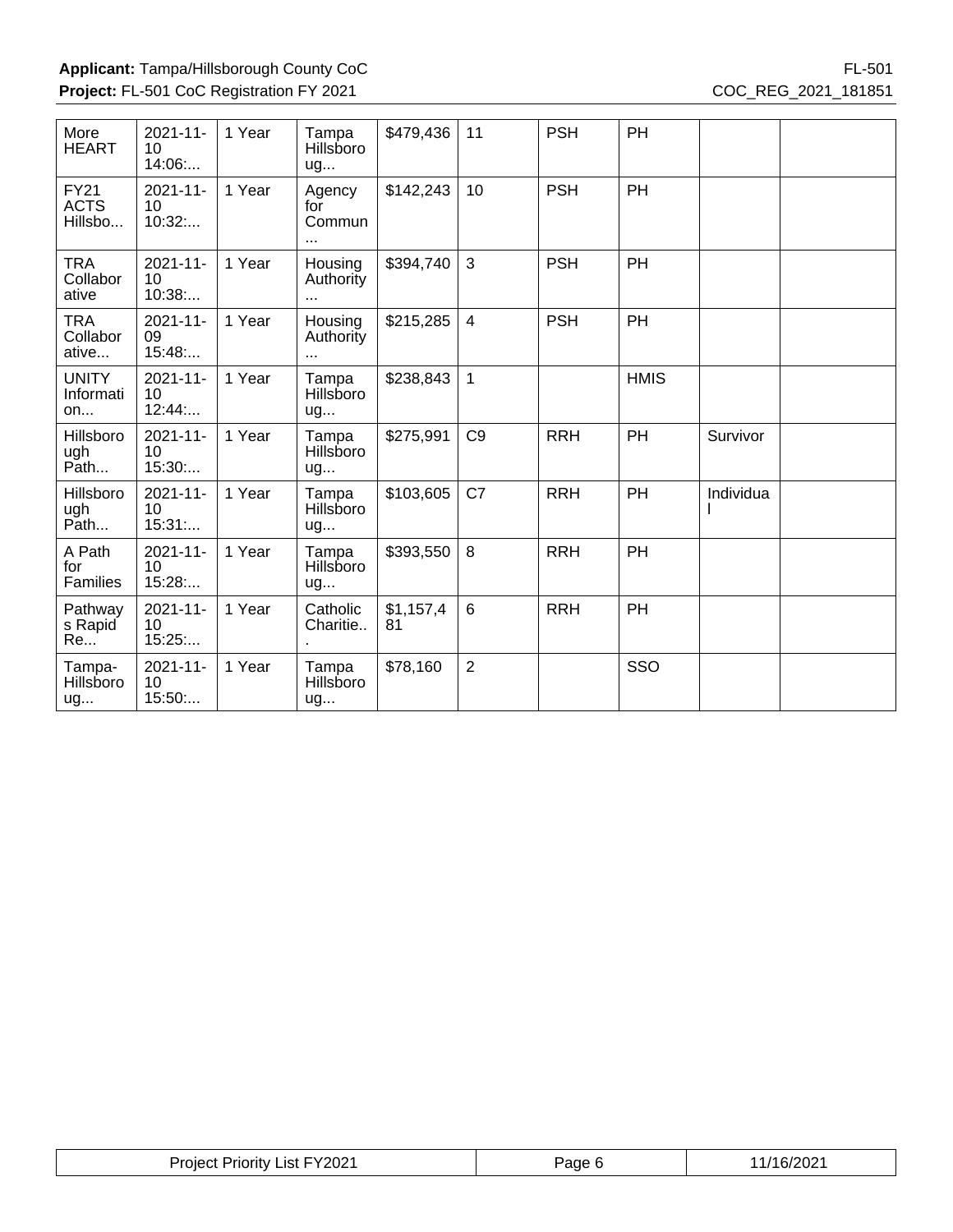# **Continuum of Care (CoC) Planning Project Listing**

### **Instructions:**

Prior to starting the CoC Planning Project Listing, review the CoC Priority Listing Detailed Instructions and CoC Priority Listing Navigational Guide available on HUD's website.

 To upload the CoC planning project application submitted to this Project Listing, click the ""Update List"" button. This process may take a few minutes while the project is located in the esnaps system. You may update each of the Project Listings simultaneously. To review the CoC Planning Project Listing, click on the magnifying glass next to view the project details. To view the actual project application, click on the orange folder. If you identify errors in the project application, you can send the application back to the project applicant to make necessary changes by clicking the amend icon. It is your sole responsibility for ensuring all amended projects are resubmitted, approved and ranked or rejected on this project listing BEFORE submitting the CoC Priority Listing in e-snaps.

 Only one CoC planning project application can be submitted and only by the Collaborative Applicant designated by the CoC which must match the Collaborative Applicant information on the CoC Applicant Profile.

https://www.hud.gov/program\_offices/comm\_planning/coc/competition.

| <b>Project Name</b>  | <b>Date Submitted</b> | <b>Grant Term</b> | <b>Applicant Name</b> | <b>Budget Amount</b> | Accepted? |
|----------------------|-----------------------|-------------------|-----------------------|----------------------|-----------|
| FL-501 CoC<br>Planni | 2021-10-12<br>13:53   | Year              | Tampa<br>Hillsboroug  | \$271,718            | Yes       |

#### **EX1\_Project\_List\_Status\_field**

| <b>Project Priority List FY2021</b> | Page | 11/16/2021 |
|-------------------------------------|------|------------|
|-------------------------------------|------|------------|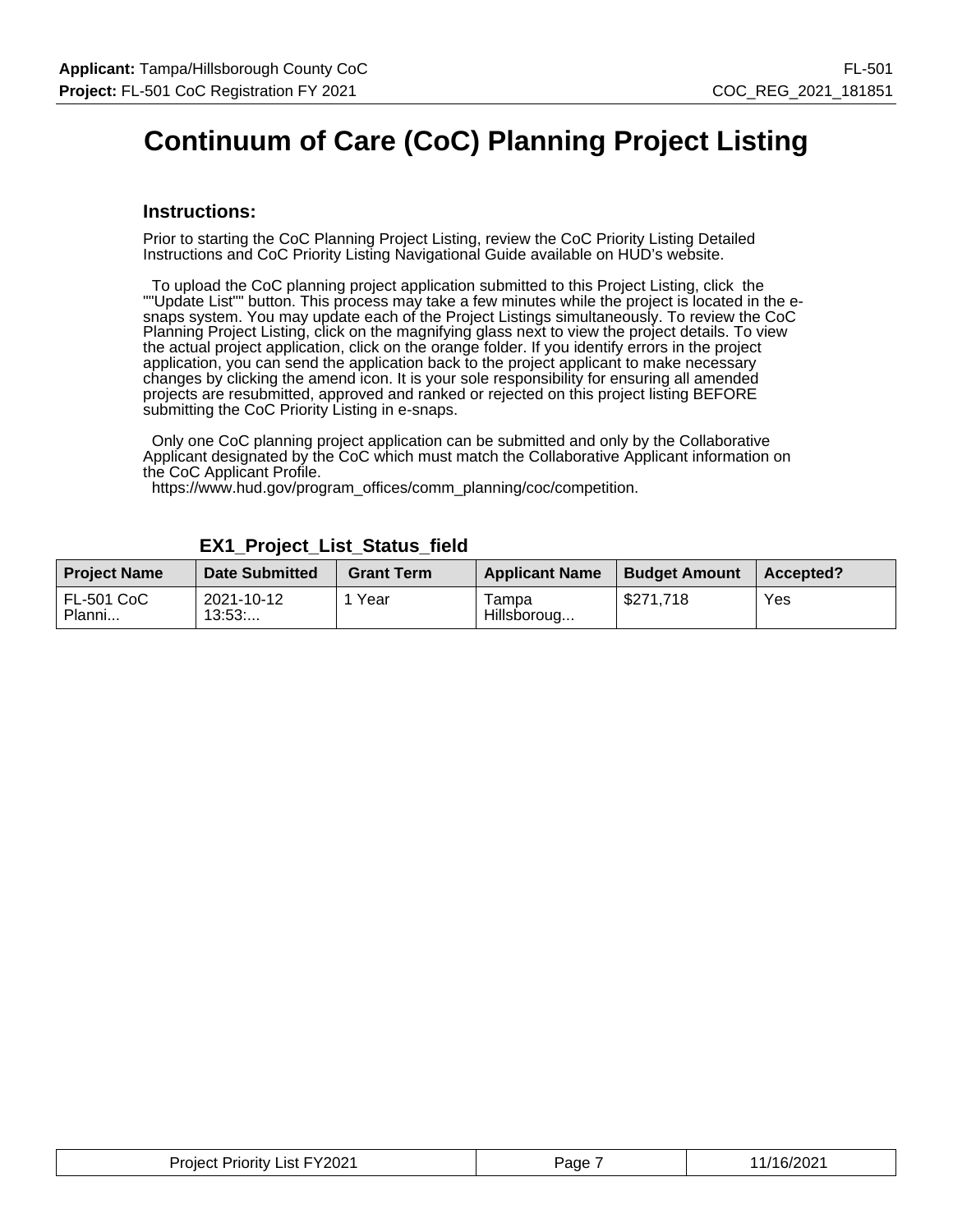## **Continuum of Care (CoC) YHDP Renewal Project Listing**

### **Instructions:**

Prior to starting the YHDP Renewal Project Listing, review the CoC Priority Listing Detailed Instructions and CoC Priority Listing Navigational Guide available on HUD's website.

 To upload all YHDP renewal project applications submitted to this Project Listing, click the ""Update List"" button. This process may take a few minutes based upon the number of YHDP renewal and replacement projects submitted by project applicant(s) to your CoC in the e-snaps system. You may update each of the Project Listings simultaneously. To review a project on the YHDP Renewal Project Listing, click on the magnifying glass next to each project to view project details. To view the actual project application, click on the orange folder. If you identify errors in the project application(s), you can send the application back to the project applicant to make necessary changes by clicking the amend icon. It is your sole responsibility for ensuring all amended projects are resubmitted, approved and ranked or rejected on this project listing BEFORE submitting the CoC Priority Listing in e-snaps.

https://www.hud.gov/program\_offices/comm\_planning/coc/competition.

**The Collaborative Applicant certifies that there is a demonstrated need for all renewal permanent supportive housing and rapid rehousing projects listed on the Renewal Project Listing.**

**The Collaborative Applicant certifies all renewal permanent supportive housing and rapid rehousing projects listed on the Renewal Project Listing comply with program requirements and appropriate standards of quality and habitability.**

**The Collaborative Applicant does not have any renewal permanent supportive housing or rapid rehousing renewal projects.**

| <b>Project</b><br><b>Name</b> | Date<br><b>Submitted</b> | <b>Applicant</b><br><b>Name</b> | <b>Budget</b><br>Amount | Comp<br><b>Type</b> | Grant<br><b>Term</b> | <b>Accepted</b> | <b>PSH/RRH</b> | <b>Consolida</b><br>tion Type |
|-------------------------------|--------------------------|---------------------------------|-------------------------|---------------------|----------------------|-----------------|----------------|-------------------------------|
| This list contains no items   |                          |                                 |                         |                     |                      |                 |                |                               |

X

| <b>Project Priority List FY2021</b> | Page P | 11/16/2021 |
|-------------------------------------|--------|------------|
|-------------------------------------|--------|------------|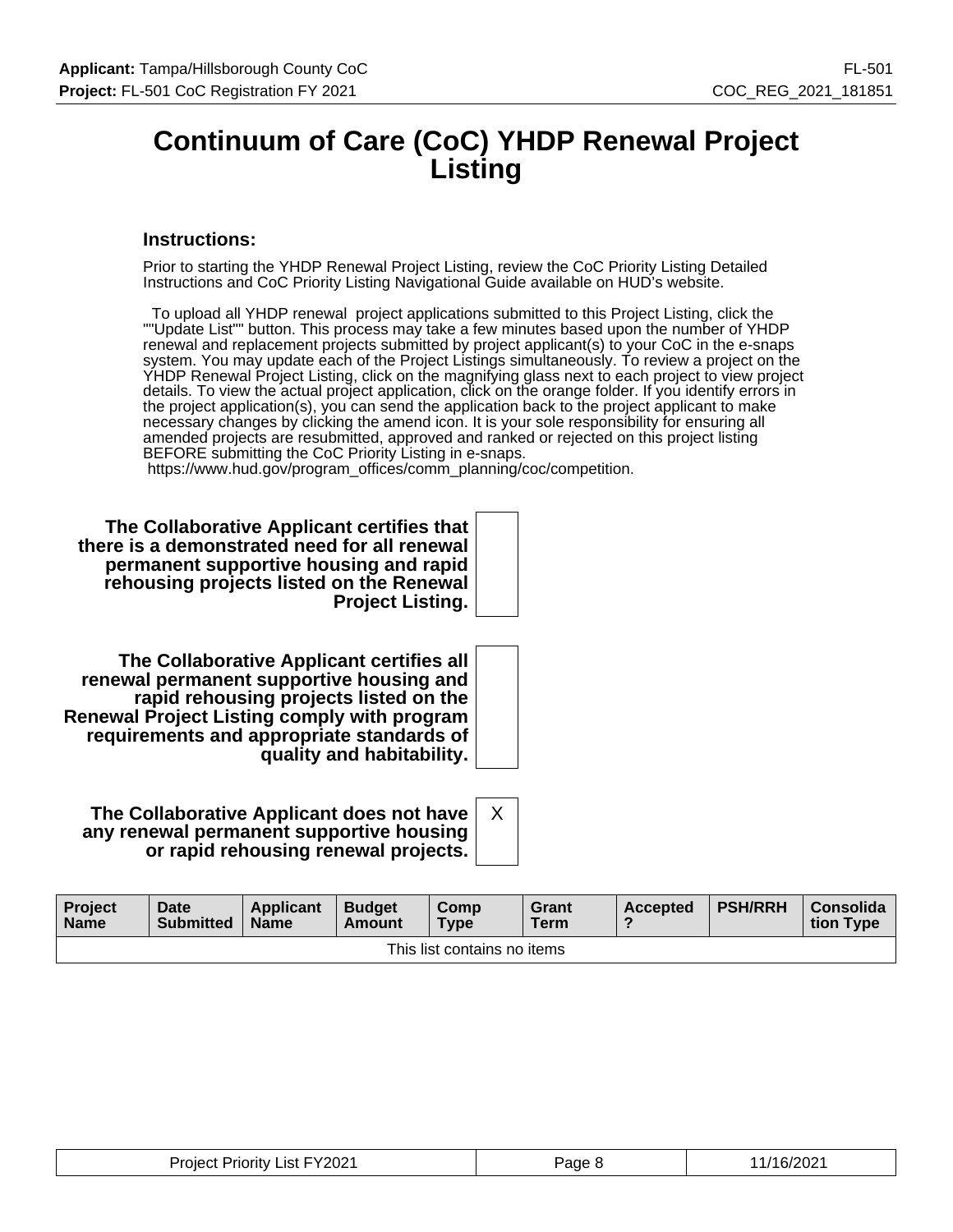## **Continuum of Care (CoC) YHDP Replacement Project Listing**

#### **Instructions:**

Prior to starting the YHDP Replacement Project Listing, review the CoC Priority Listing Detailed Instructions and CoC Priority Listing Navigational Guide available on HUD's website.

 To upload all YHDP replacement project applications submitted to this Project Listing, click the ""Update List"" button. This process may take a few minutes based upon the number of YHDP replacement projects submitted by project applicant(s) to your CoC in the e-snaps system. You may update each of the Project Listings simultaneously. To review a project on the YHDP Replacement Project Listing, click on the magnifying glass next to each project to view project details. To view the actual project application, click on the orange folder. If you identify errors in the project application(s), you can send the application back to the project applicant to make necessary changes by clicking the amend icon. It is your sole responsibility for ensuring all amended projects are resubmitted, approved and ranked or rejected on this project listing BEFORE submitting the CoC Priority Listing in e-snaps.

https://www.hud.gov/program\_offices/comm\_planning/coc/competition.

| <b>Project Name</b>         | Date<br><b>Submitted</b> | <b>Applicant</b><br><b>Name</b> | <b>Budget</b><br>Amount | <b>Comp Type</b> | <b>Grant Term</b> | Accepted? |
|-----------------------------|--------------------------|---------------------------------|-------------------------|------------------|-------------------|-----------|
| This list contains no items |                          |                                 |                         |                  |                   |           |

| <b>Project Priority List FY2021</b> | Page | /16/2021<br>______ |
|-------------------------------------|------|--------------------|
|-------------------------------------|------|--------------------|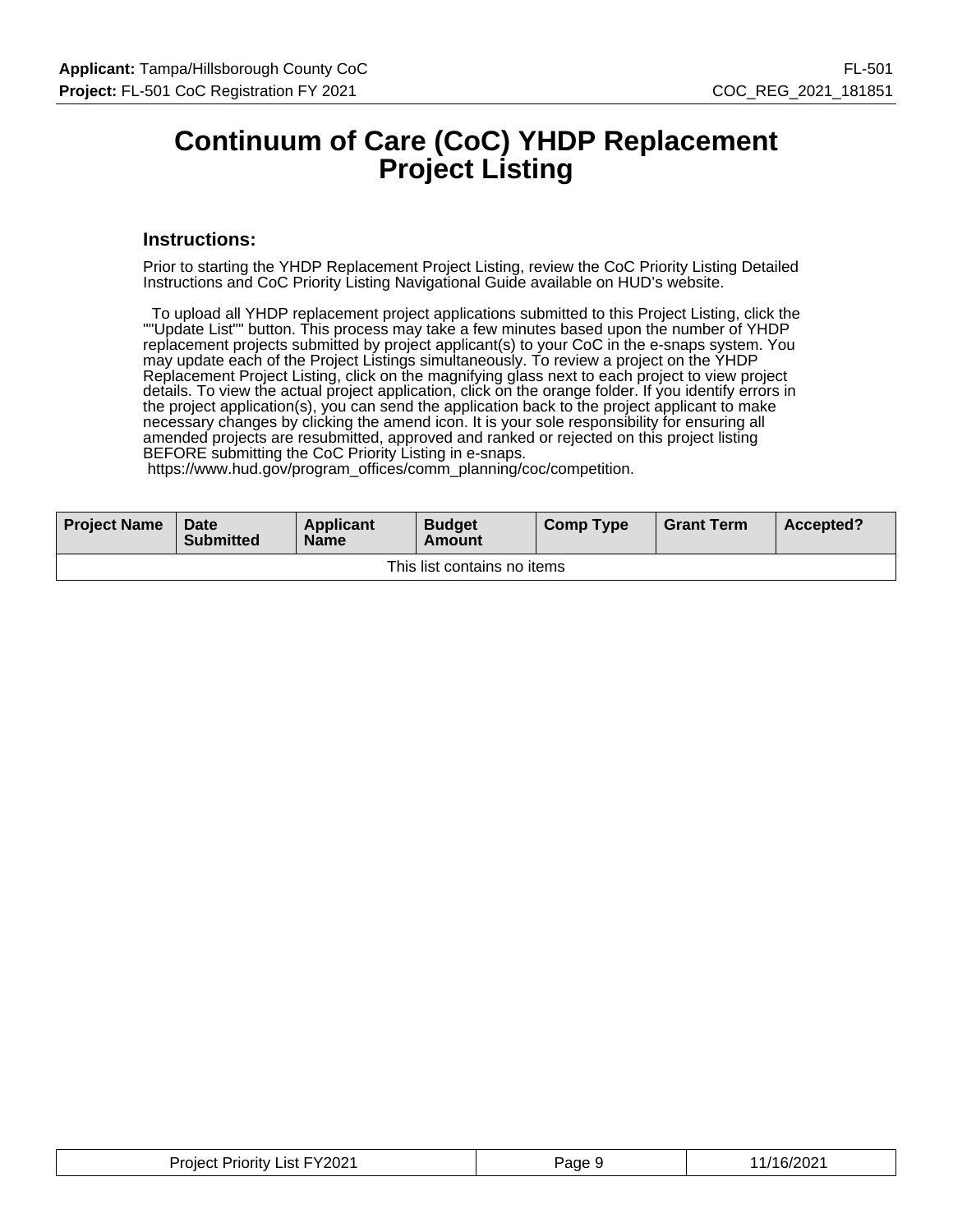# **Funding Summary**

#### **Instructions**

This page provides the total budget summaries for each of the project listings after the you approved, ranked (New and Renewal Project Listings only), or rejected project applications. You must review this page to ensure the totals for each of the categories is accurate. The "Total CoC Request" indicates the total funding request amount your CoC's Collaborative Applicant will submit to HUD for funding consideration. As stated previously, only 1 UFA Cost project application (for UFA designated Collaborative Applicants only) and only 1 CoC Planning project application can be submitted and only the Collaborative Applicant designated by the CoC is eligible to request these funds.

| <b>Title</b>               | <b>Total Amount</b> |
|----------------------------|---------------------|
| Renewal Amount             | \$6,974,815         |
| <b>New Amount</b>          | \$905,641           |
| <b>CoC Planning Amount</b> | \$271,718           |
| YHDP Amount                |                     |
| <b>Rejected Amount</b>     | \$0                 |
| <b>TOTAL CoC REQUEST</b>   | \$8,152,174         |

| Project Priority List FY2021 | Page 10 | 11/16/2021 |
|------------------------------|---------|------------|
|------------------------------|---------|------------|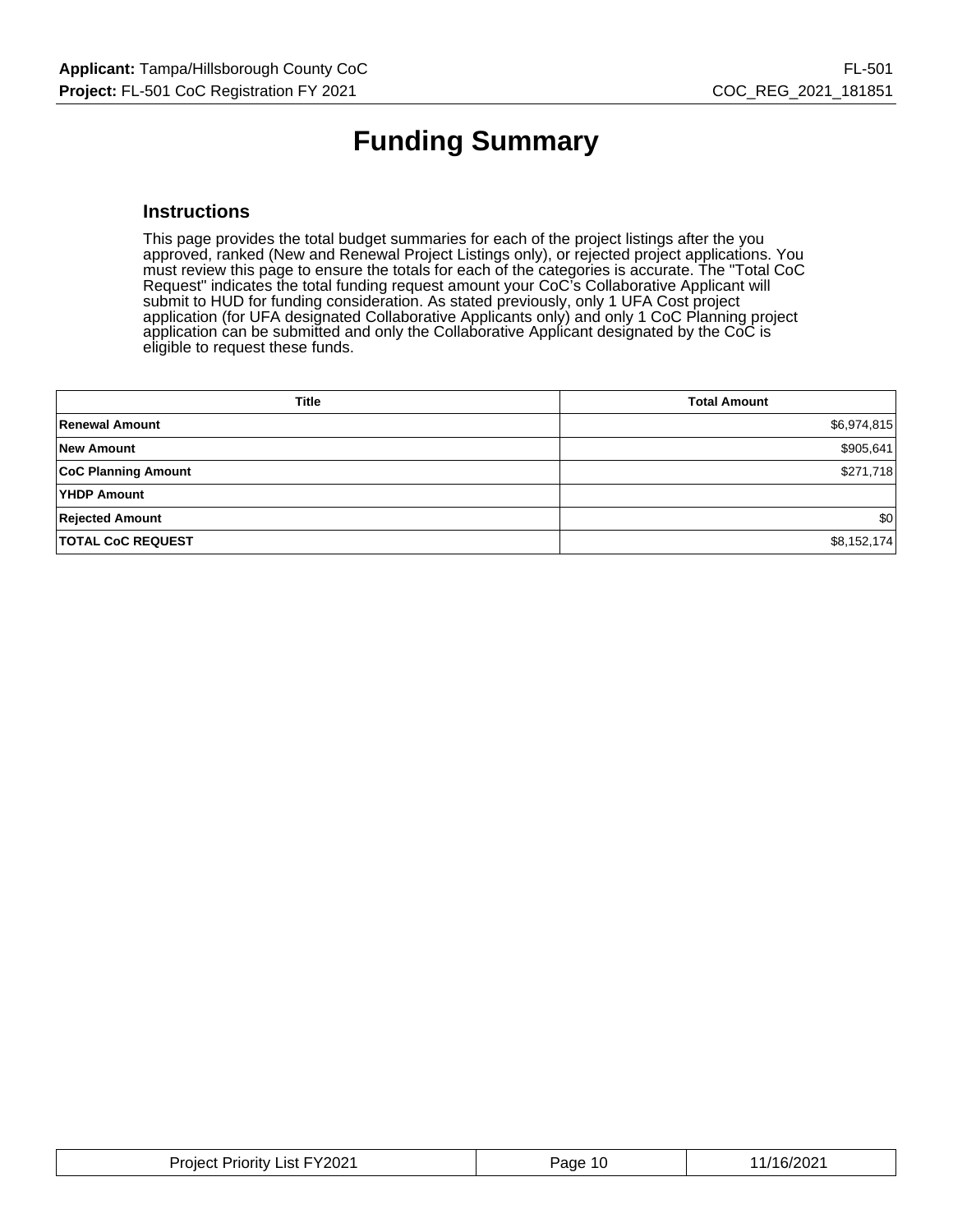# **Attachments**

| <b>Document Type</b>                                                      | <b>Required?</b> | <b>Document Description</b> | Date Attached |
|---------------------------------------------------------------------------|------------------|-----------------------------|---------------|
| Certification of Consistency with<br>the Consolidated Plan (HUD-<br>2991) | Yes              | FY2021 HUD-2991 -           | 11/16/2021    |
| FY 2021 Rank Tool (optional)                                              | No               |                             |               |
| Other                                                                     | <b>No</b>        |                             |               |
| Other                                                                     | No               |                             |               |

| :Vooo4<br>.ıst<br>--<br>، ۱۱ет<br>н<br>' ∠∪∠ ' | Page | . тъ. |
|------------------------------------------------|------|-------|
|------------------------------------------------|------|-------|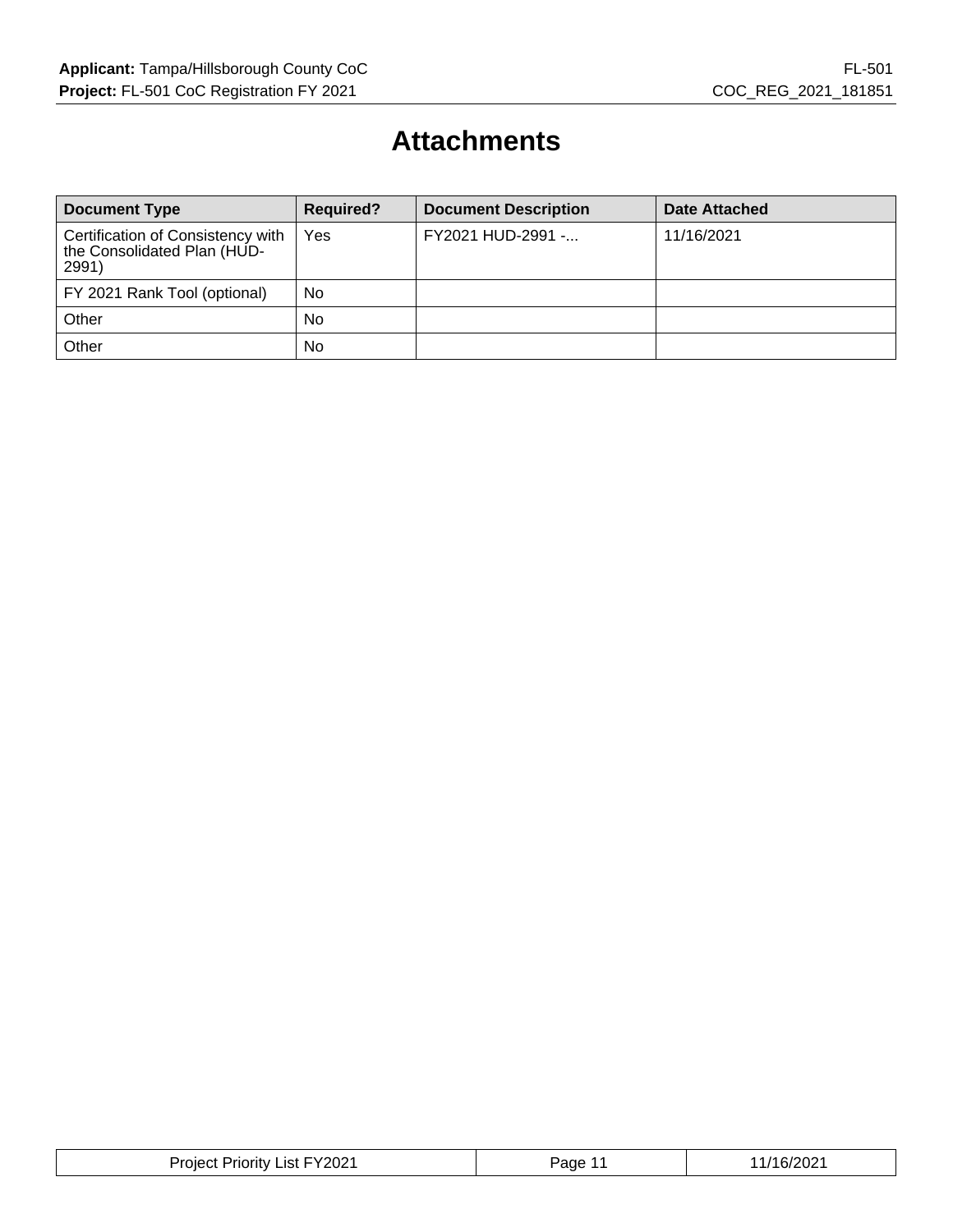# **Attachment Details**

**Document Description:** FY2021 HUD-2991 - Certification of Consistency - City\_County - signed

# **Attachment Details**

**Document Description:**

# **Attachment Details**

**Document Description:**

# **Attachment Details**

**Document Description:**

| FY2021<br>_ist<br>Project<br>Priority | Pane | 16/2021 |
|---------------------------------------|------|---------|
|---------------------------------------|------|---------|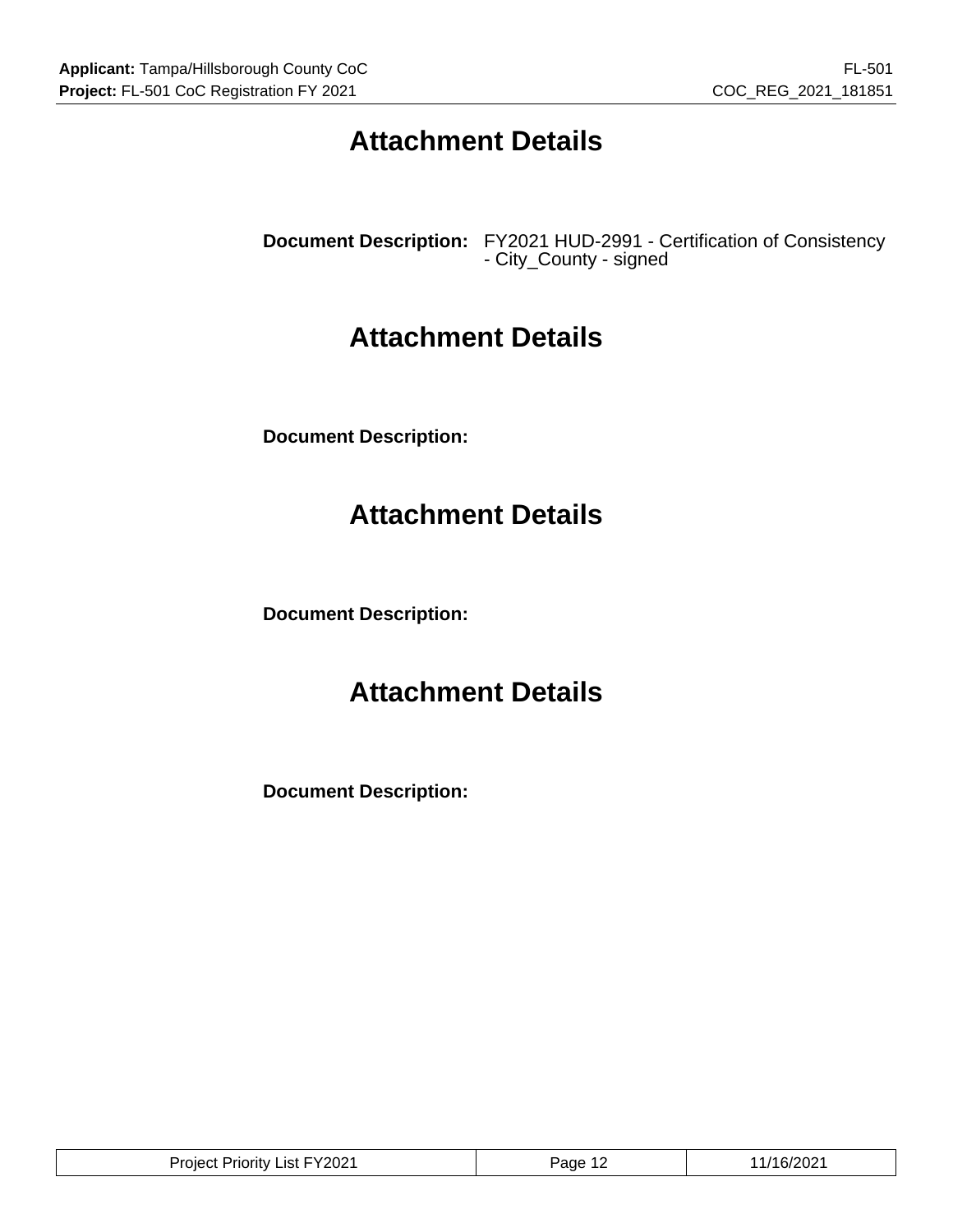## **Submission Summary**

**WARNING: The FY2021 CoC Consolidated Application requires 2 submissions. Both this Project Priority Listing AND the CoC Consolidated Application MUST be submitted.**

### **WARNING: The FY2021 CoC Consolidated Application requires 2 submissions. Both this Project Priority Listing AND the CoC Consolidated Application MUST be submitted.**

| Page                             | <b>Last Updated</b> |
|----------------------------------|---------------------|
|                                  |                     |
| <b>Before Starting</b>           | No Input Required   |
| <b>1A. Identification</b>        | 10/13/2021          |
| 2. Reallocation                  | 11/08/2021          |
| 5A. CoC New Project Listing      | 11/12/2021          |
| 5B. CoC Renewal Project Listing  | 11/11/2021          |
| 5D. CoC Planning Project Listing | 11/12/2021          |
| <b>5E. YHDP Renewal</b>          | No Input Required   |
| 5F. YHDP Replace                 | No Input Required   |
| <b>Funding Summary</b>           | No Input Required   |
| <b>Attachments</b>               | 11/16/2021          |
| <b>Submission Summary</b>        | No Input Required   |

| <b>Project Priority List FY2021</b> | Page 1 <sup>-</sup> | 11/16/2021 |
|-------------------------------------|---------------------|------------|
|-------------------------------------|---------------------|------------|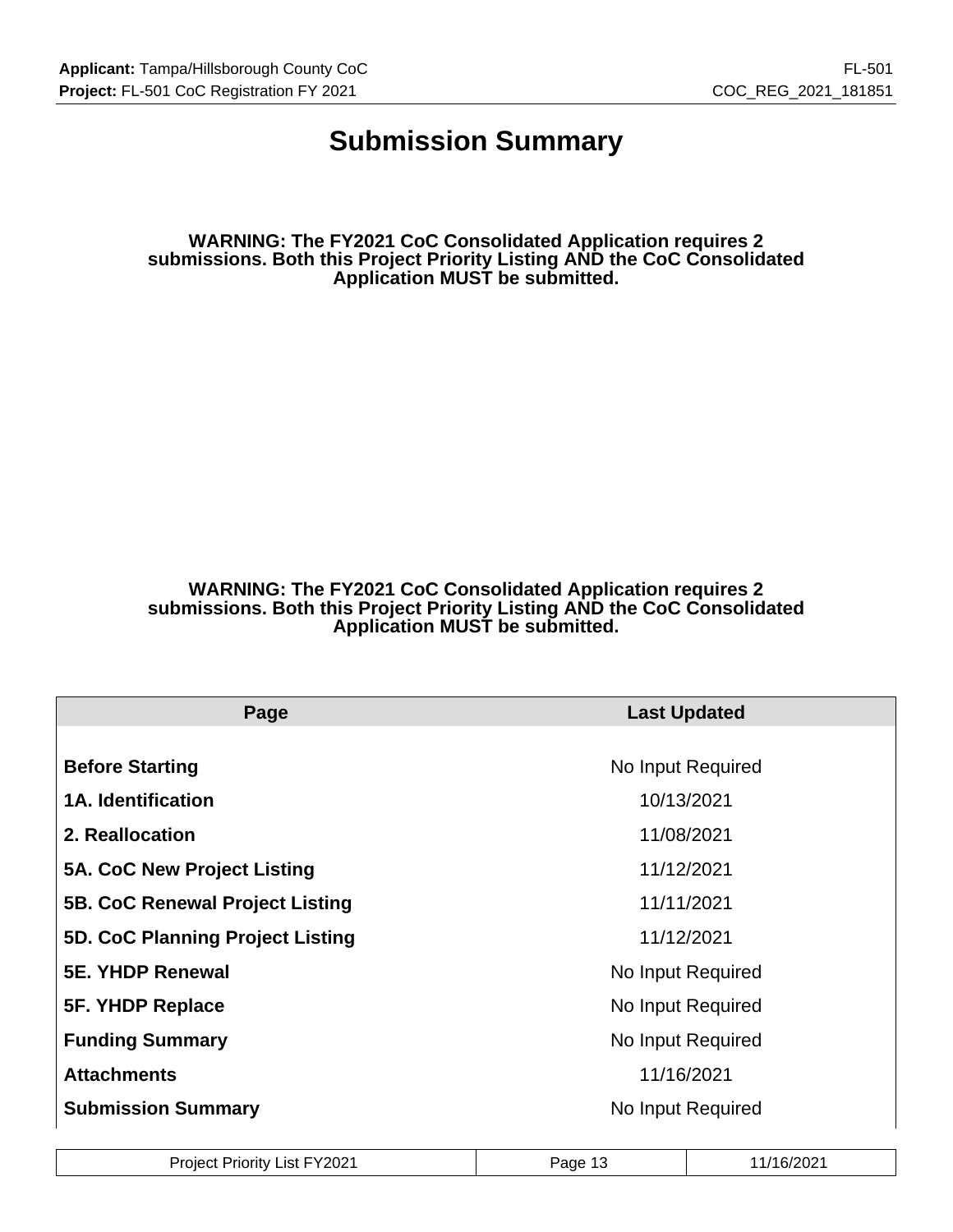$\mathbb{L}$ 

| FY2021<br>122000<br>⊥lSt<br>$Jr_1 \wedge r_1 + v_2$<br>rojer<br>oritv | <sup>∍</sup> ane | .<br>◡▵ |
|-----------------------------------------------------------------------|------------------|---------|
|-----------------------------------------------------------------------|------------------|---------|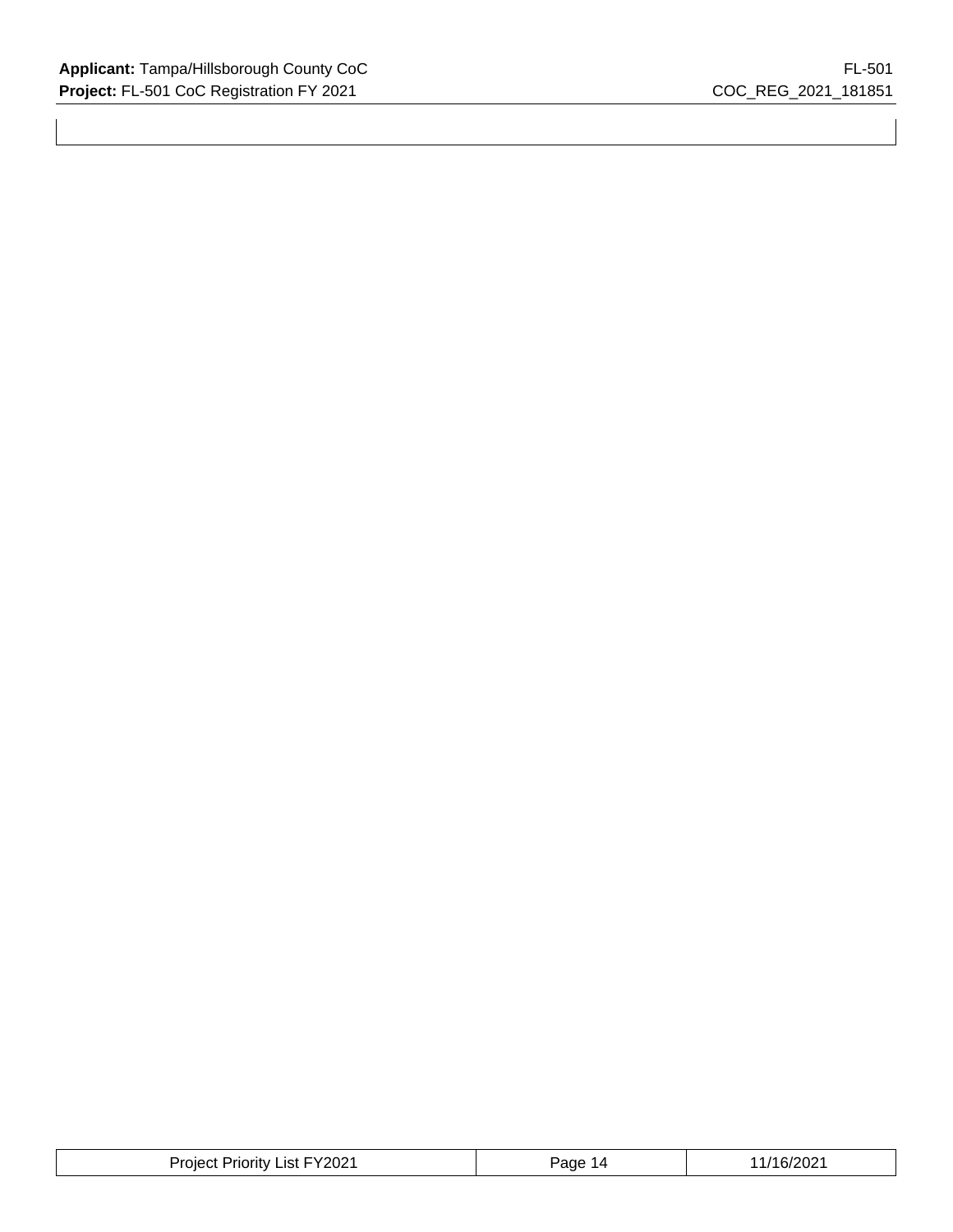## **Certification of Consistency with the Consolidated Plan**

#### **U.S. Department of Housing and Urban Development**

I certify that the proposed activities/projects in the application are consistent with the jurisdiction's current, approved Con (Type or clearly print the following information:) solidated Plan.

| ApplicantName:                                                        | Please refer to the attached for a detailed listing of all project applications. |
|-----------------------------------------------------------------------|----------------------------------------------------------------------------------|
| ProjectName:                                                          | Please refer to the attached for a detailed listing of all project applications. |
| Location of the Project:                                              | Please refer to the attached for a detailed listing of all project applications. |
| Name of the Federal<br>Program to which the<br>applicant is applying: | Fiscal Year (FY) 2021 Continuum of Care Program Competition                      |
| Name of                                                               |                                                                                  |
| Certifying Jurisdiction:                                              | Tampa, Florida                                                                   |
| Certifying Official<br>of the Jurisdiction<br>Name:                   | <b>Abbye Feeley</b>                                                              |
| Title:                                                                | Development & Growth Management Director                                         |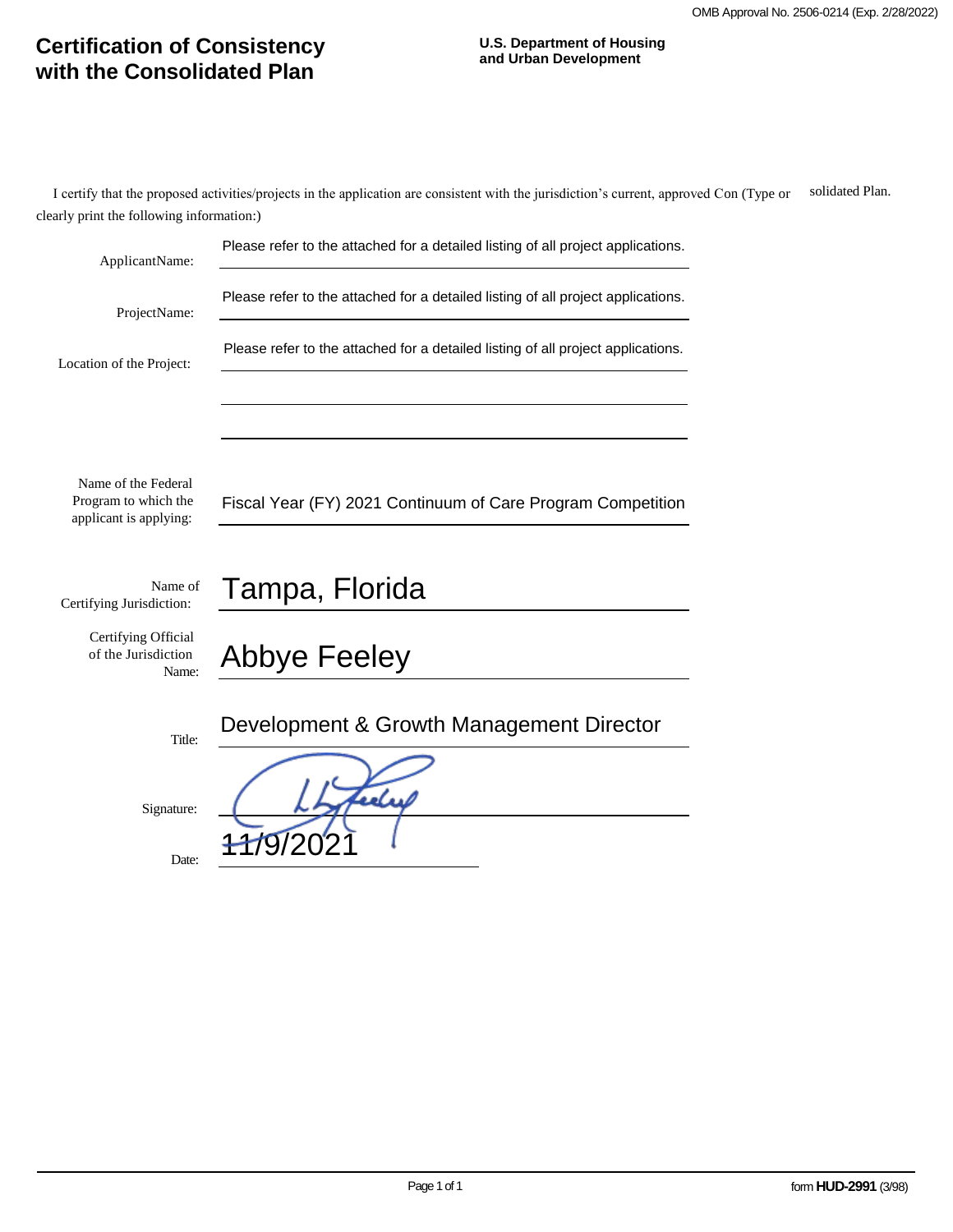## **Certification of Consistency with the Consolidated Plan**

#### **U.S. Department of Housing and Urban Development**

I certify that the proposed activities/projects in the application are consistent with the jurisdiction's current, approved Con (Type or clearly print the following information:) solidated Plan.

| ApplicantName:                                                        | Please refer to the attached for a detailed listing of all project applications.               |
|-----------------------------------------------------------------------|------------------------------------------------------------------------------------------------|
| ProjectName:                                                          | Please refer to the attached for a detailed listing of all project applications.               |
| Location of the Project:                                              | Please refer to the attached for a detailed listing of all project applications.               |
| Name of the Federal<br>Program to which the<br>applicant is applying: | Fiscal Year (FY) 2021 Continuum of Care Program Competition                                    |
| Name of<br>Certifying Jurisdiction:                                   | Hillsborough County, Florida                                                                   |
| Certifying Official<br>of the Jurisdiction<br>Name:                   | <b>Cheryl Howell</b>                                                                           |
| Title:                                                                | <b>Affordable Housing Director</b>                                                             |
| Signature:                                                            | Digitally signed by Cheryl Howell<br><b>Cheryl Howell</b><br>Date: 2021.11.16 17:13:02 -05'00' |
| Date:                                                                 | 11/16/2021                                                                                     |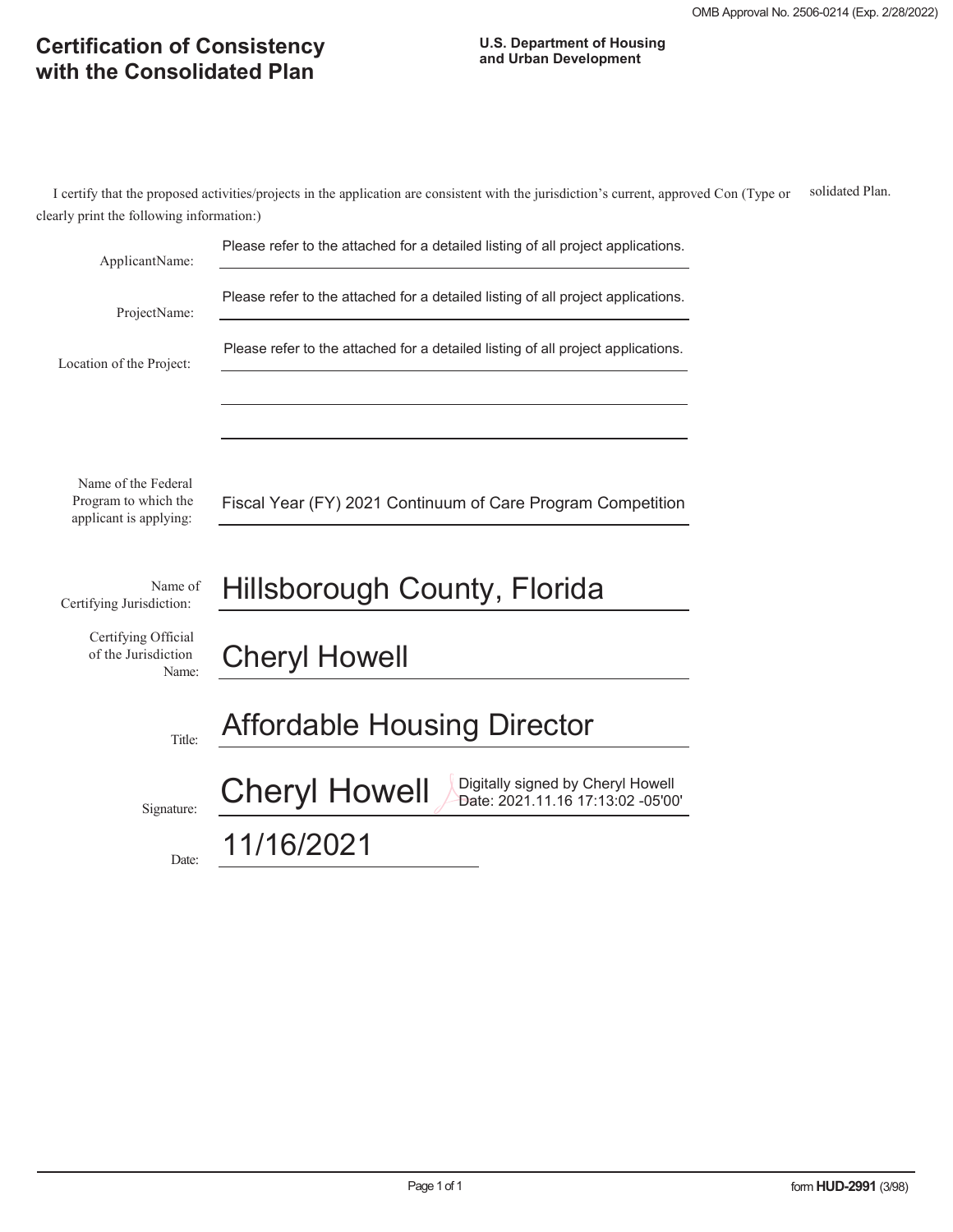## **FL-501 Tampa/Hillsborough County Continuum of Care Project Listing for Certificate of Consistency with the Consolidated Plan U.S. Department of Housing and Urban Development FY 2019 Continuum of Care Program**

HUD released the FY2021 CoC Program Competition NOFA on July 3, 2019 with a submission deadline of Monday, September 30, 2019. Based on HUD's NOFA, our CoC is applying for \$7,101,170.00 with 15 projects in this year's application - 12 renewal projects, 2 new projects and 1 planning project.

| <b>Applicant Name</b>                                               | Sub recipient                                      | <b>Project Name</b>                                                             | <b>New or Renewal</b><br><b>Projects</b> | <b>Location of the Project</b>                                                                                                  | <b>Project Summary</b>                                                                                                                                                                                                                 | <b>Grant Amount</b> |
|---------------------------------------------------------------------|----------------------------------------------------|---------------------------------------------------------------------------------|------------------------------------------|---------------------------------------------------------------------------------------------------------------------------------|----------------------------------------------------------------------------------------------------------------------------------------------------------------------------------------------------------------------------------------|---------------------|
| Tampa Hillsborough Homeless Initiative, Inc.                        | N/A                                                | <b>UNITY Information Network</b>                                                | Renewal                                  | 601 East Kennedy<br>Tampa, Florida 33602                                                                                        | Homeless Management Information<br>System                                                                                                                                                                                              | \$238,843.00        |
| Tampa Hillsborough Homeless Initiative, Inc.                        | N/A                                                | Tampa-Hillsborough County Coordinated                                           | Renewal                                  | 601 East Kennedy                                                                                                                | <b>Coordinated Entry</b>                                                                                                                                                                                                               | \$78,160.00         |
| Tampa Hillsborough Homeless Initiative, Inc.                        | Catholic Charities Diocese of St. Petersburg, Inc. | Hillsborough Pathways to Housing                                                | Renewal                                  | Administrative Location:<br>2021 E Busch Blvd<br>Tampa, FL 33612<br><b>Scattered Sites - Housing</b><br>Hillsborough County, FL | <b>Rapid Rehousing</b><br>Single Males/Females<br>7 units/7 beds<br>7 beds dedicated Unaccompanied Youth                                                                                                                               | \$103,605.00        |
| Agency for Community Treatment Services, Inc.                       | N/A                                                | Hillsborough HEART (Homeless<br>Engagement And Retention in Tenancy)<br>Project | Renewal                                  | Administrative Location:<br>4612 N 56th St,<br>Tampa, FL 33610<br><b>Scattered Sites - Housing</b><br>Hillsborough County, FL   | Permanent Supportive Housing -<br>Scattered/Leasing<br>Single Males/Females<br>Mental illness/substance abuse/co-<br>occurring<br>100 units/103 beds<br><b>Dedicated Chronic</b>                                                       | \$2,072,272.00      |
| Housing Authority of the City of Tampa<br>(Tampa Housing Authority) | N/A                                                | <b>TRA Collaborative</b>                                                        | Renewal                                  | Administrative Location:<br>5301 W Cypress St, Tampa, FL Scattered/Rental                                                       | Permanent Supportive Housing -                                                                                                                                                                                                         | \$394,740.00        |
| Tampa Hillsborough Homeless Initiative, Inc.                        | Agency for Community Treatment Services, Inc.      | More HEART                                                                      | Renewal                                  | Administrative Location:<br>4612 N 56th St,<br>Tampa, FL 33610<br><b>Scattered Sites - Housing</b><br>Hillsborough County, FL   | Permanent Supportive Housing-<br>Single Males/Females; Families<br>36 units/36 beds (partnership with THA<br>with 20 of the units through Chronic<br>Preference Vouchers)<br>31 beds dedicated Chronic<br>100% (of direct funded beds) | \$479,436.00        |
| Catholic Charities Diocese of St. Petersburg, Inc.                  | N/A                                                | Pathways Rapid Re-housing Program                                               | Renewal                                  | Administrative Location:<br>2021 E Busch Blvd<br>Tampa, FL 33612                                                                | Rapid Rehousing<br>Families with children<br>52 units/138 beds                                                                                                                                                                         | \$1,157,481.00      |

| <b>Renewal Project Type</b>                   | <b>Number</b> | Agency / Subrecipient (number of projects)                                           |
|-----------------------------------------------|---------------|--------------------------------------------------------------------------------------|
| HMIS (Homeless Management Information System) |               | <b>THHI</b>                                                                          |
| Coordinated Entry                             |               | Ітнні                                                                                |
| Permanent Supportive Housing                  |               | ACTS (2), THHI/ACTS (1), THHI/Gracepoint (1), Tampa Housing Authority (2)            |
| Rapid Rehousing                               |               | Catholic Charites (1), THHI/Catholic Charities (2), THHI/Dawning Family Services (1) |
| <b>Total Renewal Projects</b>                 |               |                                                                                      |
| <b>New Project Type</b>                       | <b>Number</b> | Agency / Subrecipient (number of projects)                                           |
| Rapid Rehousing                               |               | THHI/The Spring of Tampa Bay (1), THHI/DACCO Behavioral Health (1)                   |
| <b>New Project Type</b>                       | <b>Number</b> | <b>Agency</b>                                                                        |
| CoC Planning Grant                            |               | <b>THHI</b>                                                                          |

| <b>Renewal Projects:</b>                                                                                                                                       |                |
|----------------------------------------------------------------------------------------------------------------------------------------------------------------|----------------|
| Annual Renewal Demand (ARD)                                                                                                                                    | \$6,974,815.00 |
| <b>New/Bonus Projects:</b>                                                                                                                                     |                |
| Domestic Violence (DV) Bonus – up to 3 projects with no more than 1 each - rapid rehousing, Joint Transitional Housing-Rapid Rehousing, SSO-Coordinated Entry* | \$452,863.00   |
| Bonus - eligible project types of : Permanent Supportive Housing, Rapid Rehousing, Joint Transitional Housing-Rapid Rehousing, SSO-Coordinated Entry           | \$452,863.00   |
| <b>CoC Planning Project:</b>                                                                                                                                   |                |
| <b>Planning Grant</b>                                                                                                                                          | \$271,718.00   |
| <b>TOTAL APPLICATION AMOUNT:</b>                                                                                                                               | \$8,152,259.00 |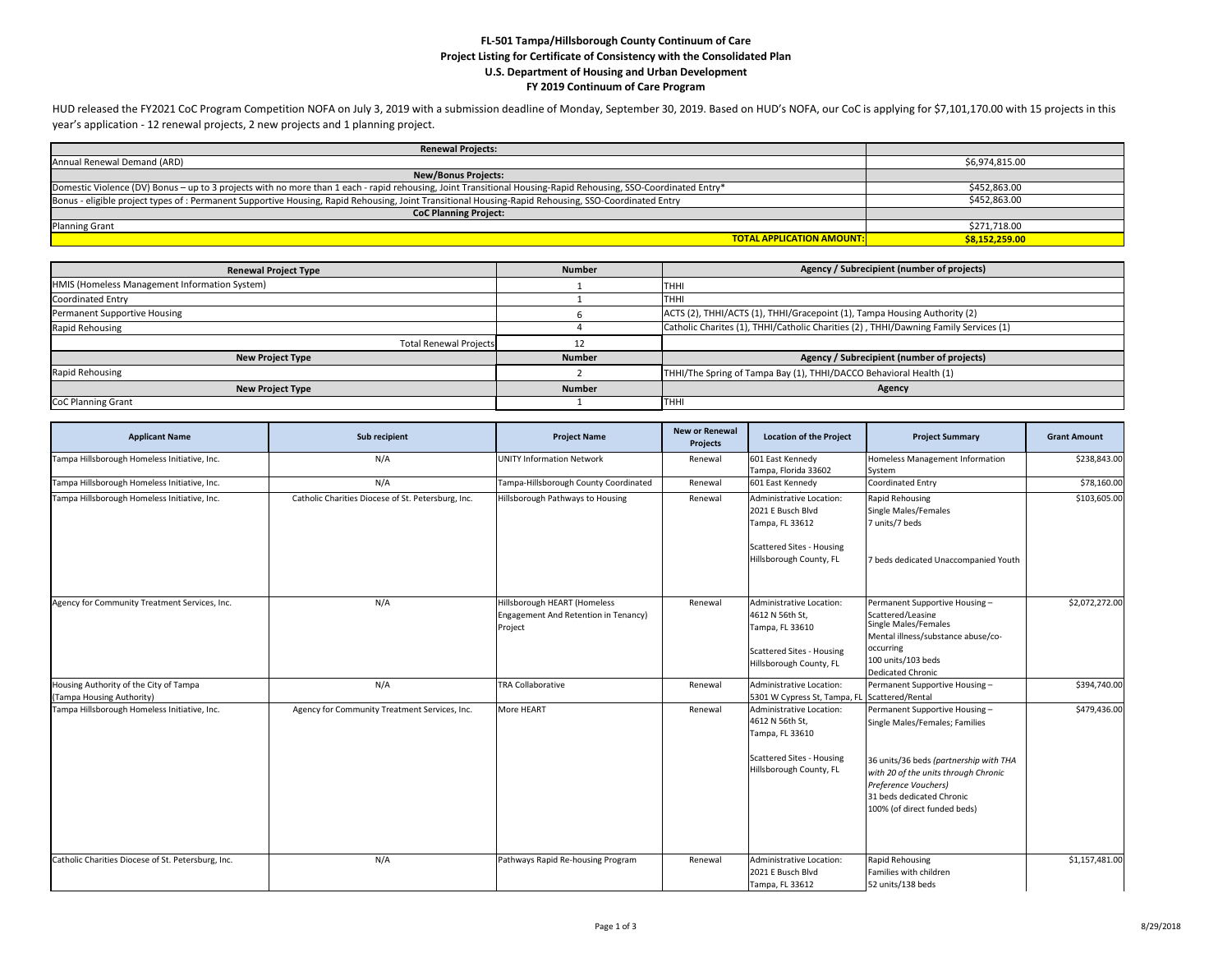## **FL-501 Tampa/Hillsborough County Continuum of Care Project Listing for Certificate of Consistency with the Consolidated Plan U.S. Department of Housing and Urban Development FY 2019 Continuum of Care Program**

| Tampa Hillsborough Homeless Initiative, Inc.                        | <b>Gracepoint Wellness</b>                                        | HOME3 - PHAME                                     | Renewal<br>(First Time<br>Consolidated<br>Renewal) | Administrative Location:<br>5707 N. 22nd Street Tampa,<br>FL 33610<br><b>Scattered Sites - Housing</b><br>Hillsborough County, FL                                                                                                                                                                                     | Permanent Supportive Housing -<br>Scattered/Rental<br>Single Males/Females; Families with<br>Children; Mental Illness<br>94 Units/130 beds<br>103 beds dedicated Chronic<br>(partnership with THA with 20 of the<br>units through Chronic Preference<br>Vouchers) | \$1,423,209.00 |
|---------------------------------------------------------------------|-------------------------------------------------------------------|---------------------------------------------------|----------------------------------------------------|-----------------------------------------------------------------------------------------------------------------------------------------------------------------------------------------------------------------------------------------------------------------------------------------------------------------------|-------------------------------------------------------------------------------------------------------------------------------------------------------------------------------------------------------------------------------------------------------------------|----------------|
| Agency for Community Treatment Services, Inc.                       | N/A                                                               | Hillsborough County Permanent Housing<br>Programs | Renewal                                            | 3 sites :<br>Martindale Ave.<br>Tampa, FL 33611<br>$(16$ beds)<br>6210 A and B<br>6212 A and B<br>6214 A and B<br>6216 A and B<br>Interbay Blvd.<br>Tampa, FL 33611<br>$(12$ beds)<br>6007 A and B<br>6009 A and B<br>6011 A<br>6012B<br>Brookwood Apt.<br>$(10$ apt. 1 bdrm $)$<br>2210 131st Ave<br>Tampa, FL 33619 | Permanent Supportive Housing - Project<br>based<br>Single Males/Females; Families<br>Mental illness/substance abuse/co-<br>occurring<br>24 units/38 beds<br>15 beds dedicated Chronic                                                                             | \$142,243.00   |
| Housing Authority of the City of Tampa<br>(Tampa Housing Authority) | N/A                                                               | TRA Collaborative 2004                            | Renewal                                            | Administrative Location:<br>5301 W Cypress St, Tampa, FL Scattered/Rental<br>33607<br>Scattered Sites - Housing<br>Hillsborough County, FL                                                                                                                                                                            | Permanent Supportive Housing -<br>Single Males/Females<br>17 units/17 beds<br>17 beds Chronic                                                                                                                                                                     | \$215,285.00   |
| Tampa Hillsborough Homeless Initiative, Inc.                        | <b>Dawning Family Services</b><br>(Formerly Alpha House of Tampa) | A Path for Families                               | First Time Renewal                                 | Administrative Location:<br>6718 N Armenia Ave<br>Tampa, FL 33604<br><b>Scattered Sites - Housing</b><br>Hillsborough County, FL                                                                                                                                                                                      | Rapid Rehousing<br>Families with children<br>21 units/62 beds                                                                                                                                                                                                     | \$393,550.00   |
| Tampa Hillsborough Homeless Initiative, Inc.                        | Catholic Charities Diocese of St. Petersburg, Inc.                | Hillsborough Pathways to Housing for<br>Youth     | <b>First Time Renewal</b>                          | Administrative Location:<br>2021 E Busch Blvd<br>Tampa, FL 33612<br><b>Scattered Sites - Housing</b><br>Hillsborough County, FL                                                                                                                                                                                       | Rapid Rehousing<br>Single Males/Females/Parenting Youth<br>15 units/15 beds<br>15 beds dedicated Unaccompanied Youth                                                                                                                                              | \$275,991.00   |
| Tampa Hillsborough Homeless Initiative, Inc.                        | The Spring of Tampa Bay                                           | The Spring of Tampa Bay - Rapid Rehousing         | New - DV Bonus                                     | Administrative Location:<br>Undisclosed<br>Scattered Sites - Housing<br>Hillsborough County, FL                                                                                                                                                                                                                       | Rapid Rehousing<br>Persons Fleeing Domestic Violence (DV)<br>26 units/45 beds                                                                                                                                                                                     | \$452,863.00   |